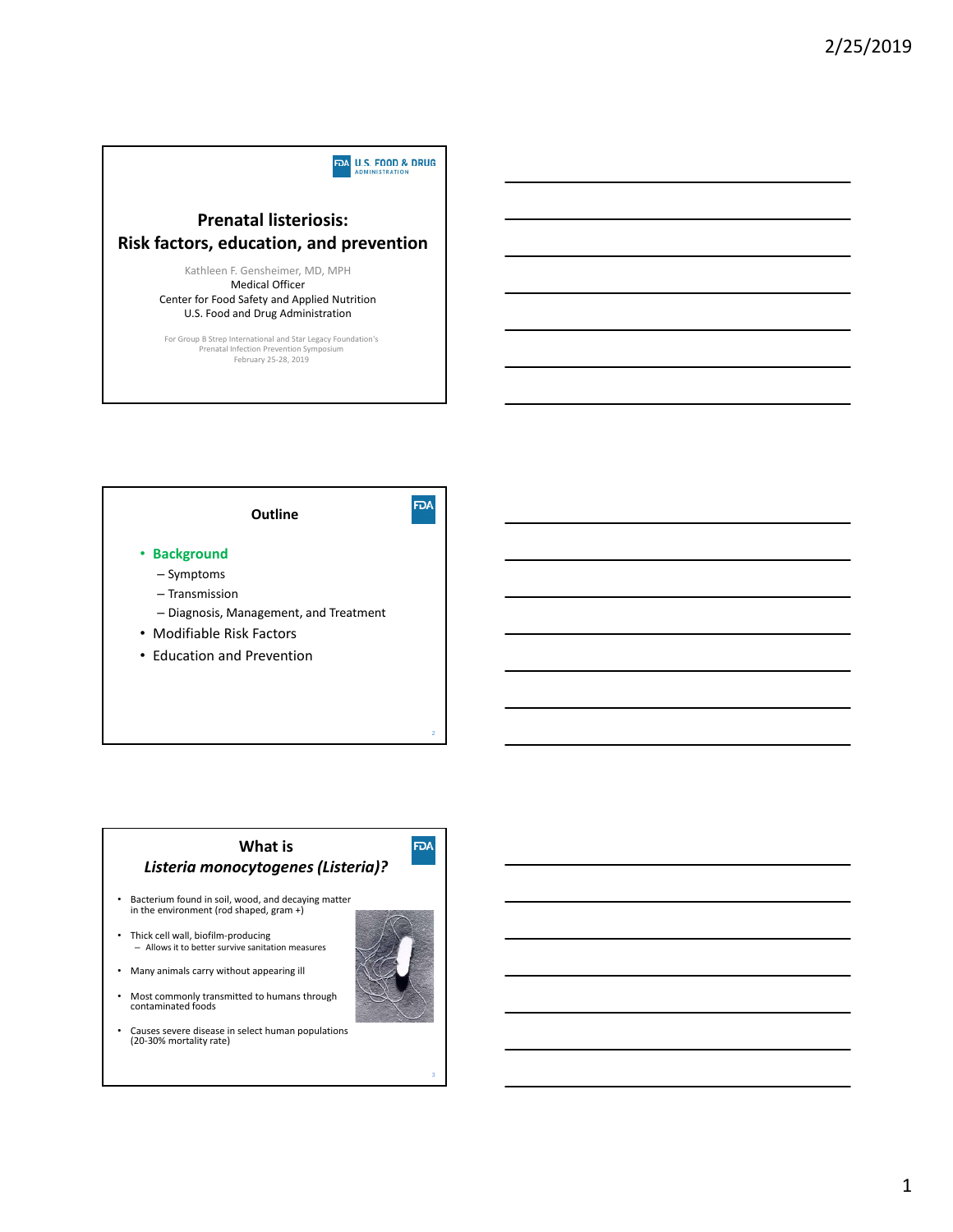# **Epidemiology**

4

**FDA** 

**FDA** 

6

**FDA** 

- According to CDC estimates for the US: – Of 1,600 *Listeria*‐related illnesses per year, ~14% in pregnant
	- women – 260 deaths annually
	- Based on 2008‐2016 data from the Foodborne Diseases Active Surveillance Network (FoodNet), invasive listeriosis annual incidence rate per 100,000 was 0.28 cases among the general population but 3.73 cases among pregnant women
	- Hispanic women 24 times more likely to become infected with *Listeria* than other women, likely attributable to cultural food preferences

# **Contributing Physiological Factors**

- Pregnant women more at risk for infection with *Listeria*
	- Downregulation of the cellular immune system during pregnancy, especially in the third trimester
		- Changes in T‐helper and cytotoxic T‐cell function in the recognition of foreign antigens, as well as a natural decrease in the amount of natural killer cells found during pregnancy
	- Bacterium's affinity for placental cell receptors

# **Symptoms: Non‐Invasive Listeriosis**

- Gastrointestinal (diarrhea)
- **Fever**
- Muscle aches
	- Usually resolve in 1‐3 days but can occur up to 21 days post‐ infection
- Non‐invasive listeriosis is often undiagnosed
- However, this presentation will focus on invasive listeriosis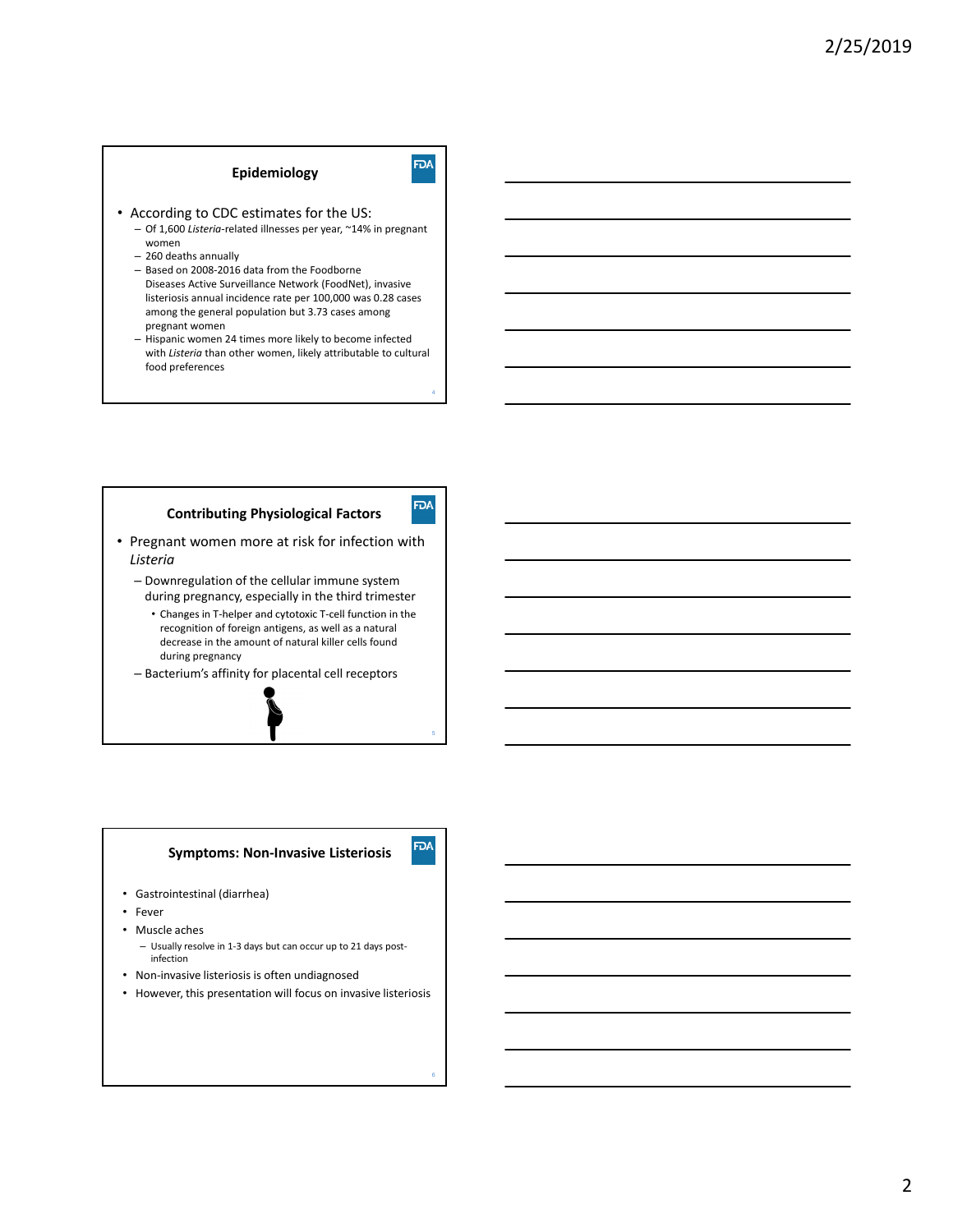# **Symptoms: Invasive Listeriosis**

• Invasive infection, defined as isolation of *Listeria* from a normally sterile site (typically blood or cerebrospinal fluid), is uncommon

- Usually occurs in pregnant women, elderly, young children, or immunocompromised populations
- Infection may be asymptomatic
- Symptoms can take days or weeks to appear Nonspecific, flu‐like illness with fever, chills, myalgia, backache, muscle and/or joint pain, headache, stiff neck, confusion, and loss of balance, often preceded by diarrhea or other gastrointestinal symptoms



## **Perinatal Outcomes: Invasive Listeriosis**

- Outcomes if not treated early enough
	- Miscarriages in first trimester of pregnancy
	- Premature labor, delivery of low birth weight infant, or infant death
	- Fetuses with late infection: seizures, blindness, paralysis, cognitive disability, or impairments of the brain, heart, or kidney
	- Newborns: sepsis, meningitis

# **Transmission: Contaminated Food**

- Outbreaks have been linked to a wide variety of foods, including contaminated produce, ready‐to‐eat meats, poultry, seafood, dairy products
- 

8

**FDA** 

**FDA** 

**FDA** 

- Listeria characteristics of particular concern to food industry
	- Facultative anaerobe
	- Psychrotrophic
	- Ubiquitous in the environment – Motile
	- Can be an intracellular pathogen



9

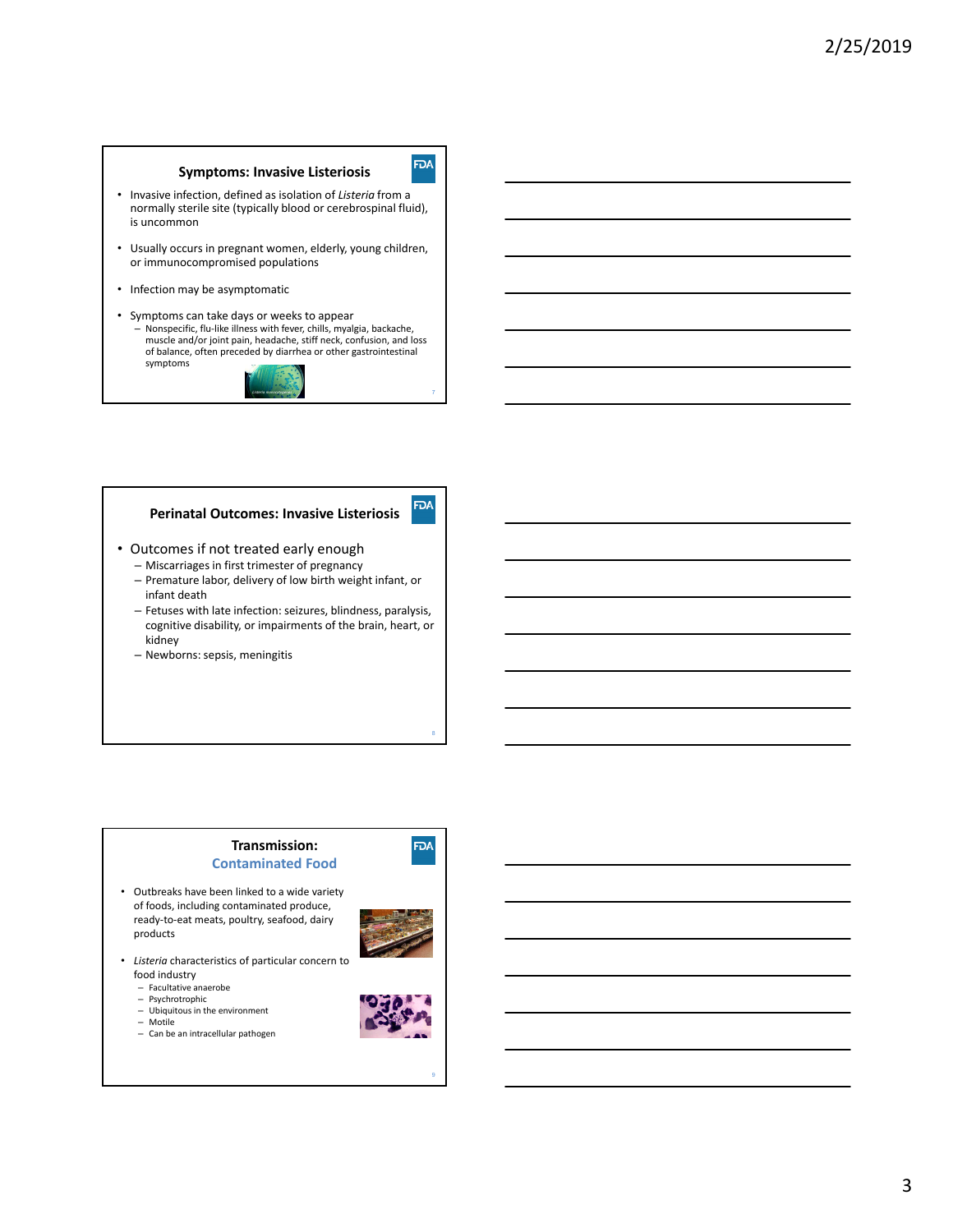# **FDA Select Outbreaks of Listeriosis** • Cantaloupes – 28 states in 2011 – 147 ill (143 hospitalized), 33 deaths • Ricotta salata cheese – 14 states in 2012 – 22 ill (20 hospitalized), 4 deaths • Caramel apples – 12 states in 2014

– 35 ill (34 hospitalized), 7 deaths • Ice cream – 4 states in 2015 – 10 ill (all hospitalized), 3 deaths





### **Transmission: Other Routes**



10

- Nosocomial/hospital‐acquired – Rare, but found to occur among healthy newborns
- Vertical/mother to child
	- *Listeria* can colonize the vagina of some women and infect babies, but this is rare
	- Infection of the mother can lead to infection of the baby
- Breast milk?
	- At this time, the CDC reports that there have been no documented
	- cases of transmission of *Listeria* to infants directly from breast milk There is evidence of bacterial shedding of *Listeria* in the breast
	- milk of mice However, research on human transmission of *Listeria* via breast
	- milk is lacking

## **Diagnosis, Management, and Treatment**

- Committee on Obstetric Practice, American College of Obstetricians and Gynecologists(ACOG), published "Management of Pregnant Women With Presumptive Exposure to *Listeria monocytogenes*" in 2014 and reaffirmed in 2016 to provide guidance for three categories of patients:
	- Asymptomatic – Mildly symptomatic but afebrile
	- Febrile with or without other symptoms of listeriosis
		-

**FDA**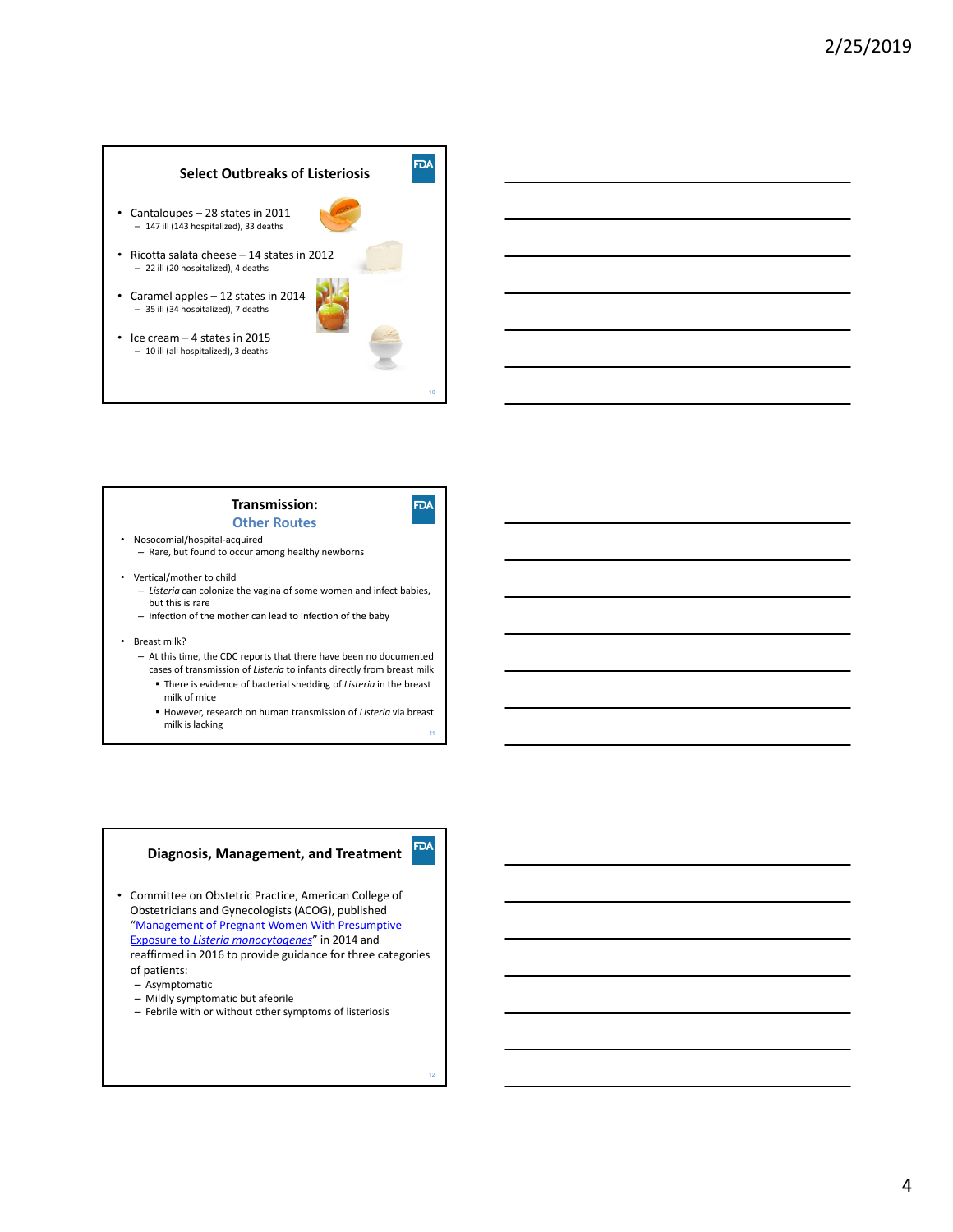#### **ACOG Recommendations for Asymptomatic**

- No testing, including blood and stool cultures, or treatment indicated for asymptomatic pregnant woman who reports consumption of a product recalled or implicated during an outbreak of *Listeria* contamination.
- An asymptomatic patient should be instructed to return if she develops symptoms of listeriosis within 2 months of eating the recalled or implicated product.
- There is no reason to alter or begin fetal surveillance in asymptomatic women with known or presumptive exposure to *Listeria*.

#### **ACOG Recommendations for Mildly Symptomatic But Afebrile**



13

**FDA** 

14

**FDA** 

- A pregnant woman who ate a product that was recalled because of *Listeria* contamination and who is afebrile but has signs and symptoms consistent with a minor gastrointestinal or flu‐like illness (such as mild myalgia, mild nausea, vomiting, or diarrhea) can be managed expectantly (i.e., the same as for an exposed, asymptomatic pregnant woman). This is a reasonable approach that limits low-yield testing.
- Alternatively, such a patient could be tested with blood culture for *Listeria*, but if such a course is elected, specific instruction should be given to the microbiology laboratory.
- Because the morphology of *Listeria* resembles that of diphtheroids, it may be mistaken for a contaminant. Therefore, the laboratory should be alerted to the clinical suspicion of listeriosis.

#### **ACOG Recommendations for Mildly Symptomatic But Afebrile** *(continued)*

- If such diagnostic testing is performed, some experts would withhold antibiotic therapy unless the culture yielded *Listeria*.
- Others would initiate antibiotic therapy, although no effectiveness data exist to help clinicians and patients evaluate the risks and benefits of such a treatment choice.
- If testing is undertaken and the blood culture yields *Listeria*, standard antimicrobial treatment for listeriosis would be indicated (covered in slides to come).
- Assessments of fetal well‐being should be addressed on an individualized basis with consideration given to the degree of concern for infection and the patient's clinical status.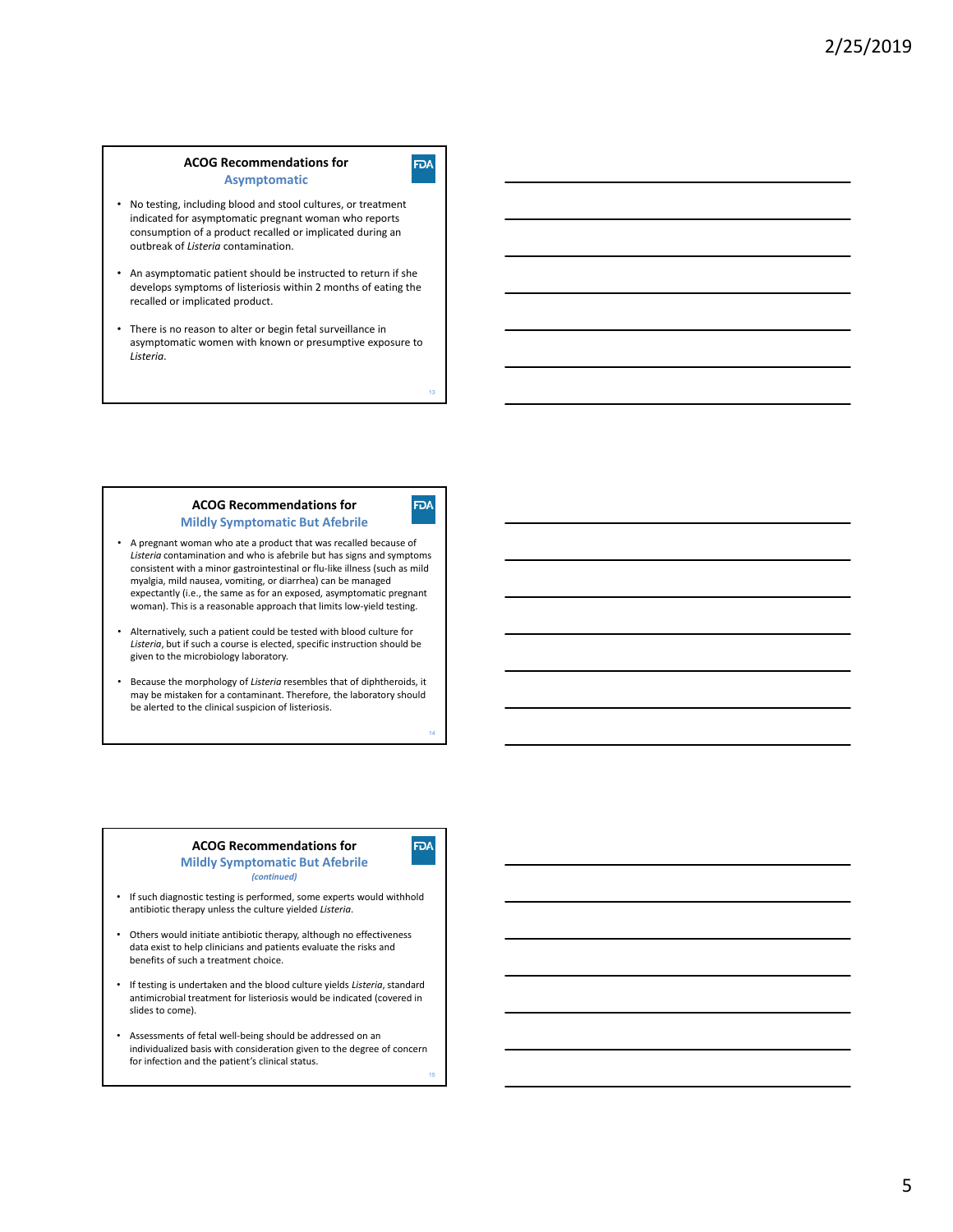

• An exposed pregnant woman with a fever higher than 38.1°C (100.6°F) and signs and symptoms consistent with listeriosis for whom no other cause of illness is known should be simultaneously tested and treated for presumptive listeriosis.





- Work up indicated by high risk food consumption
- Blood, lumbar puncture, placental cultures diagnostic
- Care must be taken to distinguish this organism from other Gram-positive rods, particularly diphtheroids.
- Upon confirming diagnosis, health care providers should contact their state public health departments to comply with reporting requirements

**FDA** 

16

**FDA**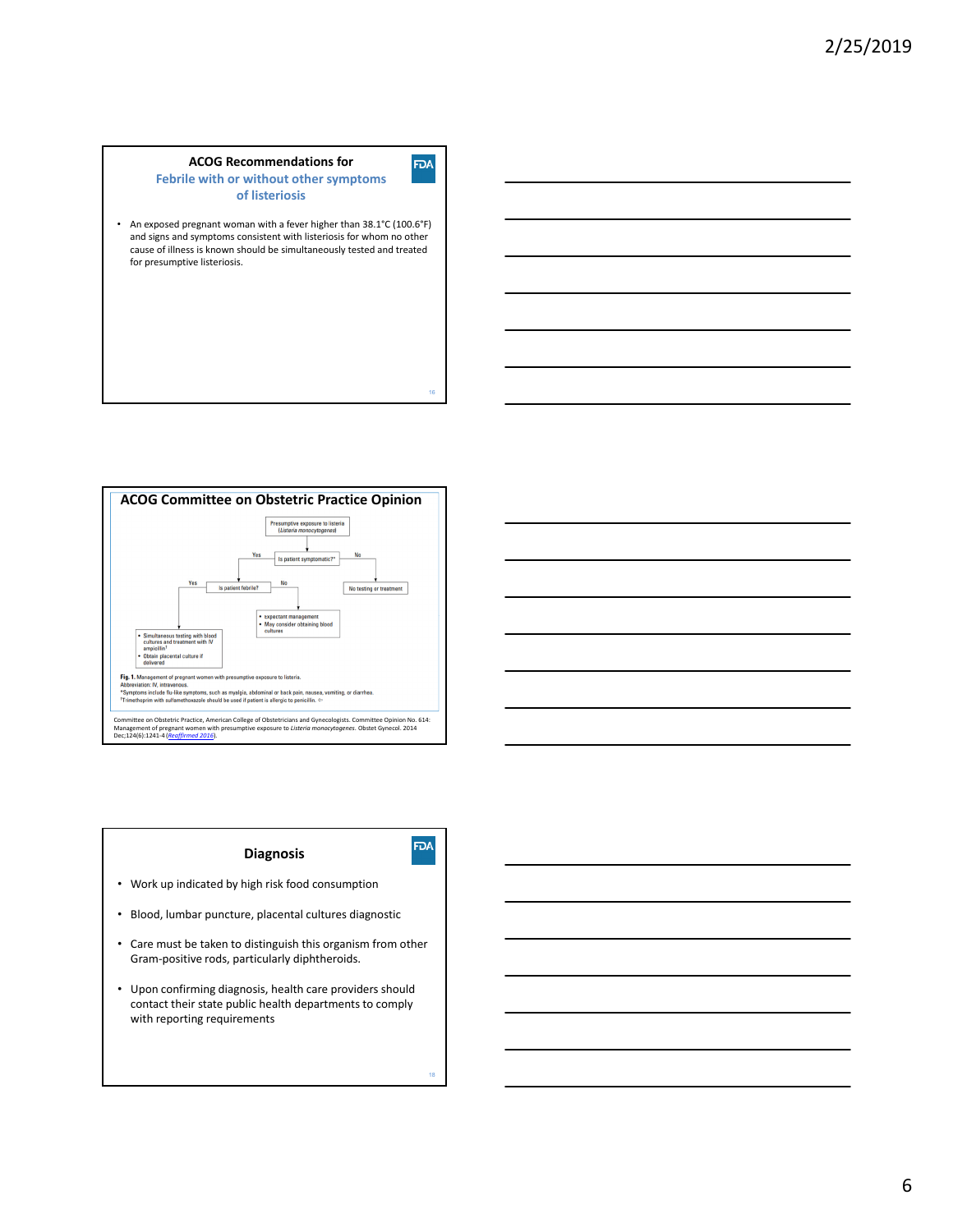# **Treatment**

- For nonallergic
	- High‐dose intravenous penicillin or ampicillin (at least 6 g/day) for at least 14 days – Note: gentamicin frequently added because of synergism with ampicillin, but disagreement on whether this adds to the effectiveness of the regimen, especially given the toxicity of gentamicin
- For those allergic to penicillin, ampicillin, or both – Trimethoprim with sulfamethoxazole or erythromycin preferred
- Gram‐stain smear of meconium from clinically suspected newborns should be examined for short Gram‐positive rods; if positive, prophylactic antibiotics should be administered as precaution
- If blood cultures negative after completion of recommended antibiotic regimen, decision on continuing or stopping antibiotics recommended to be made using clinical judgment in consultation with an infectious disease specialist, a maternal–fetal medicine specialist, or both

19

**FDA** 

**FDA** 

20

# **Challenges**

- Symptoms of infection may not occur until 2 months after ingestion of contaminated food, making the diagnosis of listeriosis in pregnancy even more difficult
- This also makes cases difficult to attribute to a specific food source and challenging for FDA to develop appropriate regulatory or preventive policy

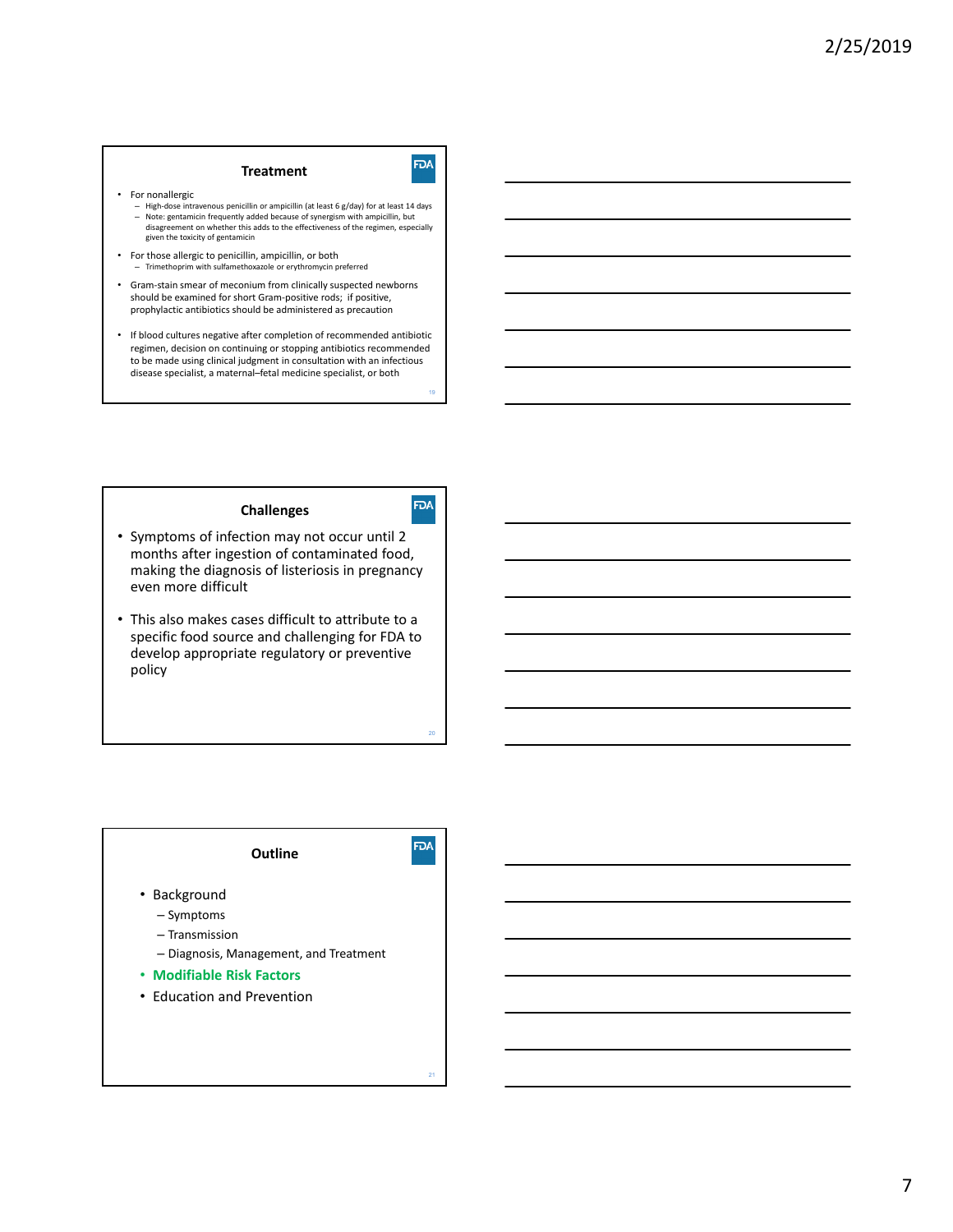#### **Modifiable Risk Factors: Exposures To Contaminated Foods**

• *Listeria* can survive and grow at refrigerator temperatures, unlike most other foodborne bacteria

- Most frequently linked to *Listeria* contamination: – Unpasteurized or "raw" dairy products
	- Soft cheeses
	- Blue‐veined cheese • Feta
- 

**FDA** 

**FDA** 

– Deli meats – Hot dogs

• Brie • Camembert • Queso fresco/queso blanco

- Meat spreads (chicken salad/ham salad)
- Unwashed raw vegetables, including lettuce
- Refrigerated smoked seafood

# **Modifiable Risk Factors: Food Handling and Storage**

- **CLEAN: Wash hands and surfaces often** – Proper handwashing before preparing/eating food – Proper washing and drying of produce
- **SEPARATE: Separate raw meats from other foods** – Separating cooked from raw foods
- **COOK: Cook to the right temperature**
- Thorough cooking • **CHILL: Refrigerate foods promptly**
- - Use an appliance thermometer to be sure the temperature is consistently 40° F or below and the freezer temperature is 0° F or below. – Refrigerate or freeze meat, poultry, eggs, seafood, and other perishables within 2 hours of cooking or purchasing. Refrigerate within 1 hour if the
- temperature outside is above 90° F. • **USE/DISPOSE**
	-
	- Prompt use of perishables, prepared foods, and leftovers Disposal of foods left at room temperature after 2 hours
	-
	- Disposal if temperatures exceed 90° F (32° C) after 1 hour Weekly checks of food supplies and disposal of those past expiration dates or recommended storage times
	-







8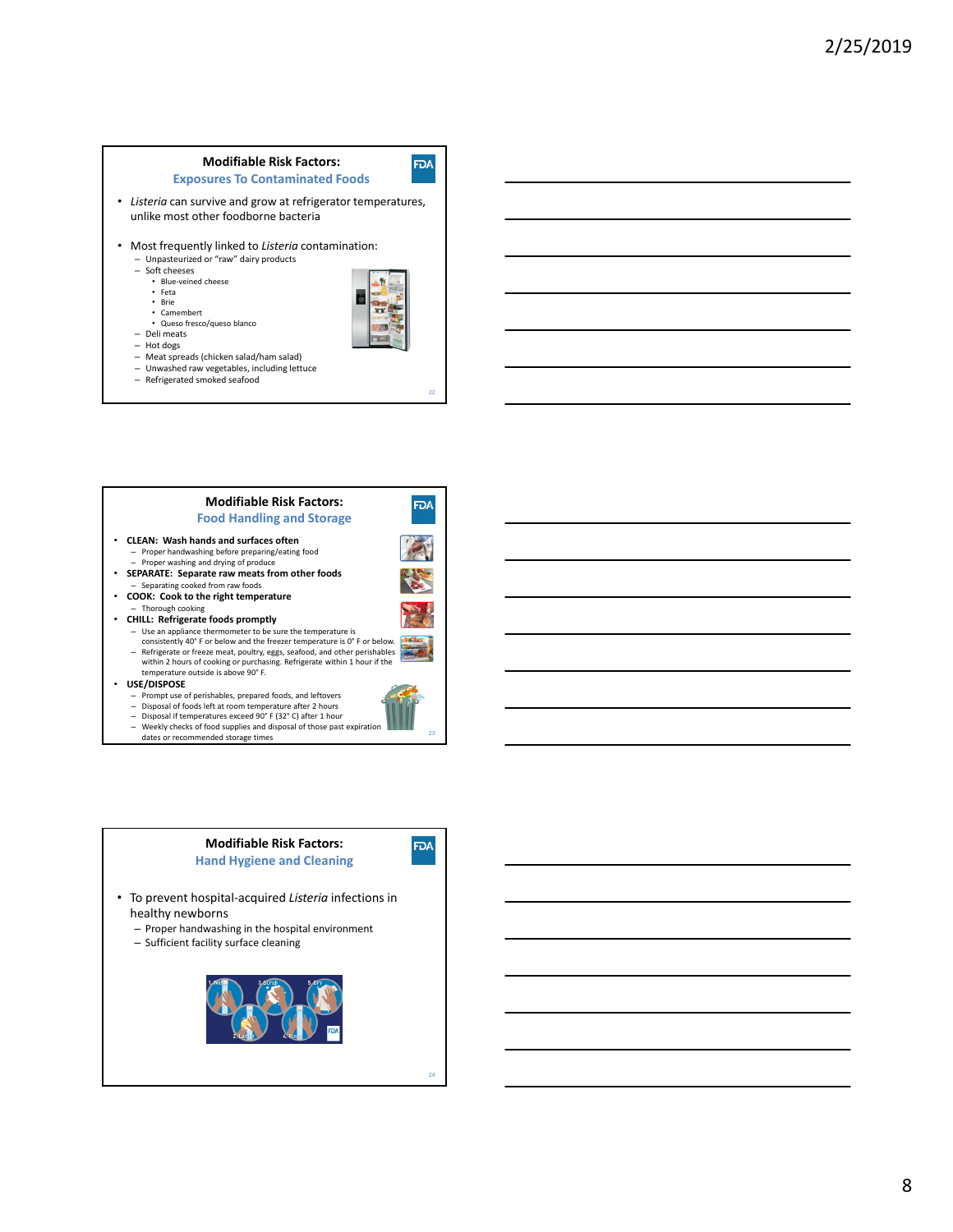

# **Education and Prevention**

- While good agricultural and manufacturing practices are key to reducing burden, physicians and other healthcare providers play a major role in prevention of prenatal listeriosis by providing information on risk factors and healthy behaviors
- Share FDA recommendations for safe washing and handling of foods
- Provide advice to avoid high risk foods



26

**FDA** 

**FDA** 

# **FDA's Advice: To Eat or Not to Eat?**

#### *Don't eat:*

- Ready‐to‐eat meats: Hot dogs, deli meats, and luncheon meats ‐ *unless they're reheated until steaming hot.*
- onto steeming not.<br>Soft cheeses like Feta, Brie, and Camembert, "blue-veined cheeses," or "queso blanco "<br>"queso fresco," or Panela unless they're made with posteurized milk. Make sure the label<br>says, "made with pasteuri
- Refrigerated pâtés or meat spreads.<br>
Refrigerated smoked seafood unless it's in a cooked dish, such as a casserole.<br>
 Refrigerated smoked seafood such as salmon, trout, whitefiels, cod, tuna, or most often labeled a
- Raw (unpasteurized) milk or foods that contain unpasteurized milk.

#### *It's okay to eat:*

- Canned or shelf-stable (able to be stored unrefrigerated on the shelf) pâtés and meat
- 
- Canned or shelf‐stable smoked seafood. Pasteurized milk or foods that contain pasteurized milk.

https://www.fda.gov/Food/ResourcesForYou/HealthEducators/ucm083320.htm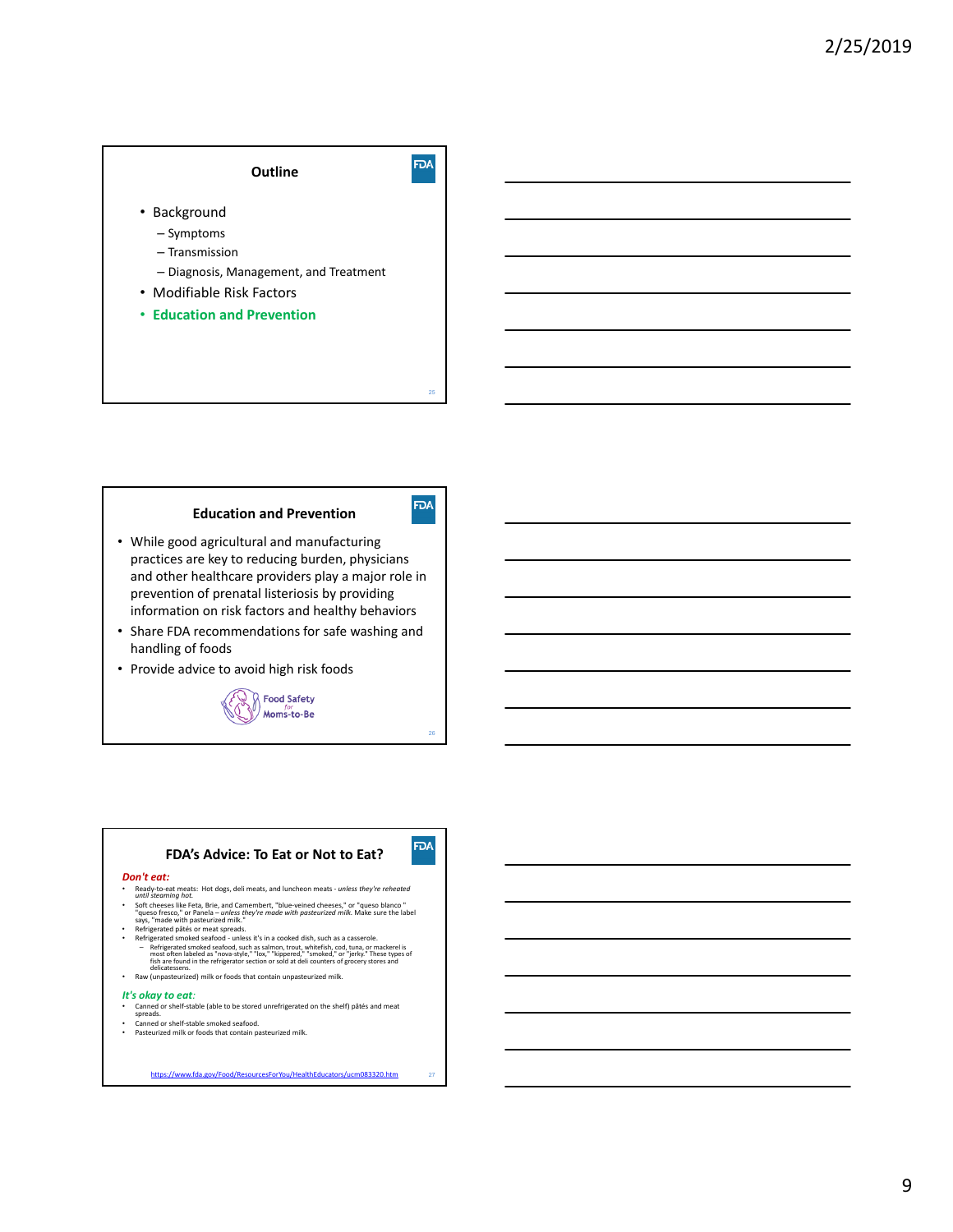